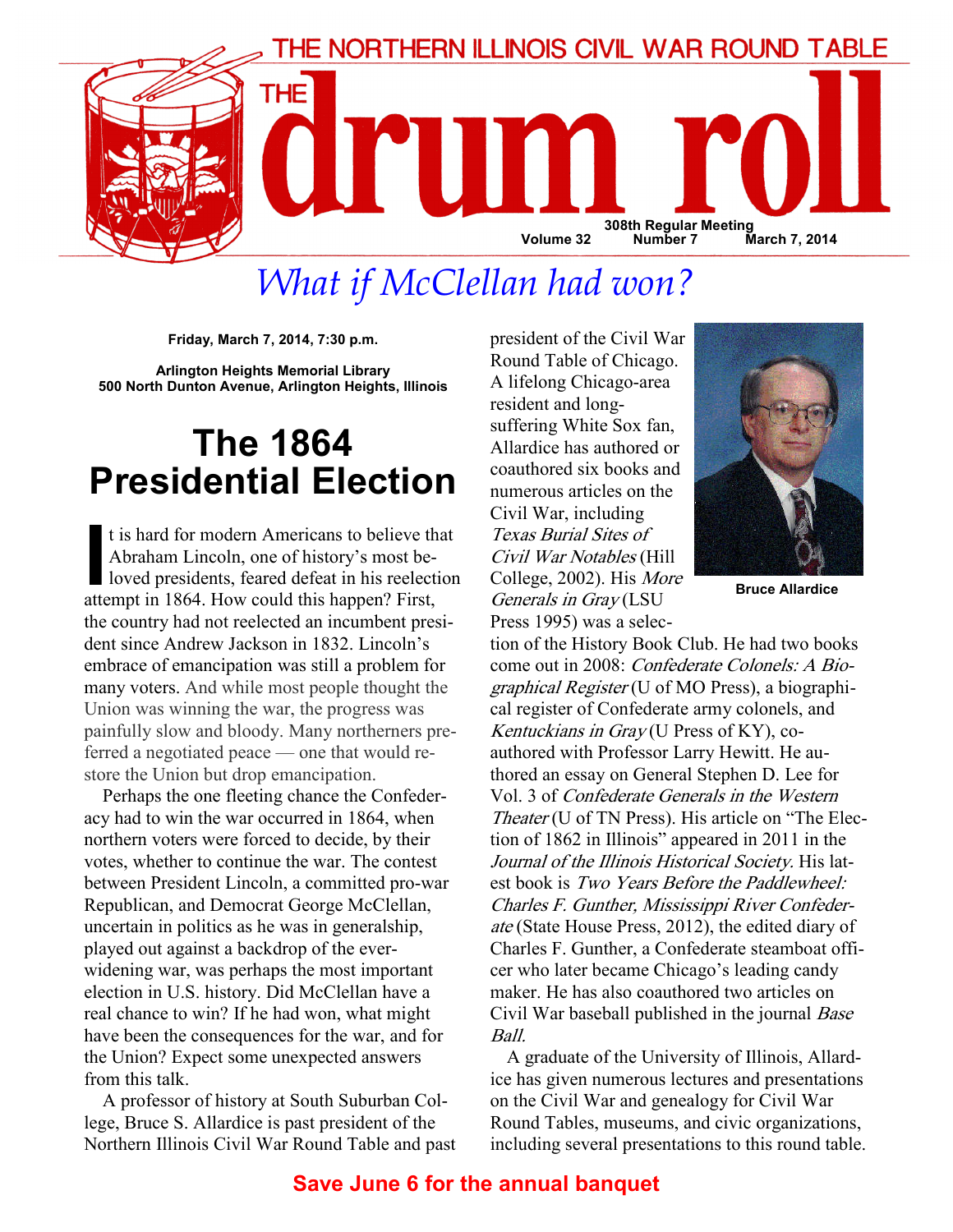He is the recipient of the CWRT of Chicago's prestigious Nevins-Freeman Award for distinguished service in Civil War Scholarship and the CWRT movement. He is on the board of the Illinois State Historical Society. An avid sports historian, Allardice currently heads the Civil War Baseball subcommittee for the Society of American Baseball Research (SABR) and is a member of SABR's biography committee, specializing in researching the lives of 19th Century ballplayers.

Recently his article, "The Rise of Baseball in the South" received an award for Best Baseball History article of 2012.

If you would like to join us for dinner with Bruce Allardice at 5:30 p.m. before the meeting on March 7, 2014, at Sam's of Arlington restaurant, 1863 West Central Road, Arlington Heights, please contact me at (847) 577-7744 or dlimburg@prodigy.net by Wednesday, March 5. — Denise Limburg

## When Genealogy Merges with American History

#### By Tom DeFranco

n February 7, 2014, Doug Stiles, an attorney from Waukegan, met with the Northern Illinois Civil War Round Table to present the case of a family mystery that was finally solved weeks after President Lincoln's 200th birthday.

It all started for our speaker after he interviewed his mother about some maternal ancestors. Stiles realized that it would be harder to gather information about his paternal side since his father had already passed away. So he interviewed his Uncle Dave (his grandfather's brother) in 1972. Uncle Dave showed him a newspaper clipping about a claim that his great-

grandfather J. W. Dillon made

about inscribing Abraham Lincoln's watch. Uncle Dave promised Stiles that he would send him a letter verifying the existence of said inscription inside the watch.

Many years had passed and three children had been born when in 2008 Stiles received a letter from Waterford, Ireland. It was from a cousin. He fulfilled the promise made by the now late Uncle Dave. The letter described the watch and told Stiles what the inscription stated: "April 13, 1861, Page 2 drum roll, March 2014

on this date Ft. Sumter was attacked. Thank God we have a president who will try."

Stiles's investigation revealed that Lincoln commonly carried one of two pocket watches, one with a hook at the end of the chain and another with a bar at the end. The watch that he was look-

> ing for had the hooked end. The photographs in a book about Lincoln substantiated his ancestor's story, but not definitively. Stiles discovered that at least one of the watches was housed in the Kentucky History Museum. He called and was told by the curator that they have the watch with the bar. She told him the other was in the Smithsonian Institution. On February 12, 2009, Stiles called the Smithsonian Institu-

tion, reached Harry Rubenstein, and told him the story of the inscription. Rubenstein was skeptical as, even though he had heard the story of an inscription, he could never find it. Stiles faxed a copy of his cousin's letter, and Rubenstein's interest was piqued enough to order the watch opened.

So, in mid-March of that year the watch was ceremoniously opened with Doug Stiles as the guest of honor — and there it was — an inscription very much as J. W. Dillon stated: "J. W. Dil-



President Abraham Lincoln's watch (Smithsonian Institution photograph)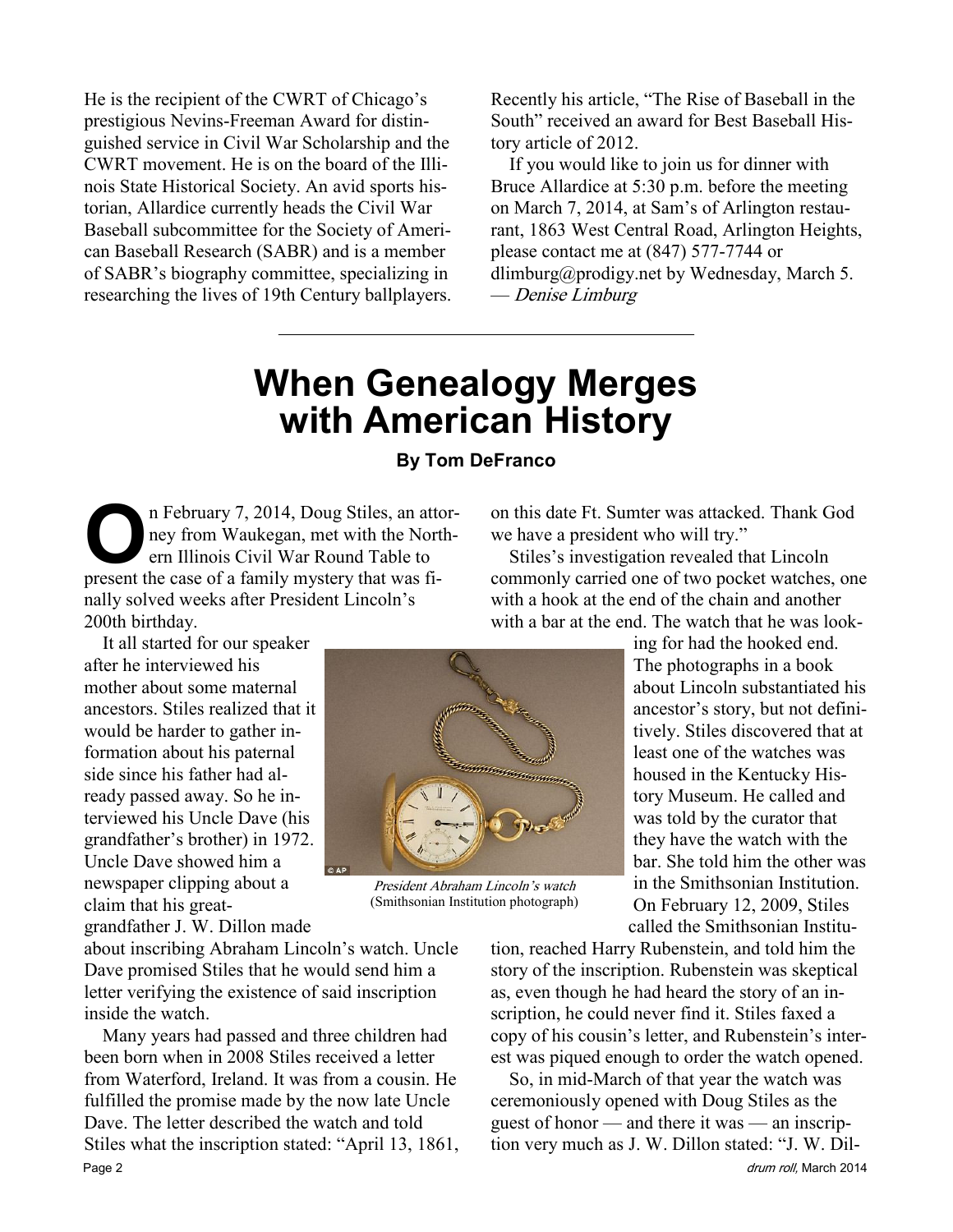lon, April 13, 1861, on this date Ft. Sumter was attacked. Thank God we have a government." Ironically another inscription also was visible: "L. E. Gross, Jeff Davis." Apparently, after Dillon had moved to New York, Lincoln had the watch in the shop for repairs again. Gross was a pro-

## March Events

March 11, McHenry County Civil War Round

Table. Don Purn will speak on Soldiers of McHenry County, Colored Units, and Soldiers Home.

March 13, Lake County Civil War Round Table. Ken Suskin will speak on Brigadier General Galusha Pennypacker.

March 14, Civil War Museum, Kenosha, WI. Jeff Kannell will discuss the 29th U.S. Colored Troops, Wisconsin's Black Civil War Company, noon. This program is sponsored by the Milwaukee Civil War Round Table and the Iron Brigade Association. Information on all Civil War Museum programs is available at (262) 653-4140 or www.thecivilwarmuseum.org.

March 14, Chicago Civil War Round Table. Aaron Barnhart will speak on Price's 1864 Missouri Raid.

March 15, Civil War Museum, Kenosha, WI. Seminar explores the civilian experience during the Civil War era. Dr. Kerry Trask will speak on the War at Home and the Creation of Community in Wisconsin, Kathleen Ernst on Maryland Civilians in the Antietam Campaign, Brett Barker on Why the Northern Homefront Matters, and Robert Miller on Religion in American Culture on the Eve of War, 8:30 a.m.–3:30 p.m., \$60/\$50 members, includes lunch.

#### March 21, Salt Creek Civil War Round Table.

Cindy Intravartolo will speak on the Holy Cross Sisters During the Civil War: From Teaching to Nursing.

March 29, 4th Annual Civil War Expo, Civil War Museum, Kenosha, WI. Living history and heritage groups from around the Midwest will introduce visitors to their programs and interpretation, 10 a.m.–3 p.m. Robert Girardi will examine what Civil War generals wrote, said, and thought about each other, 1 p.m.

Confederate Washingtonian who had a brother in Confederate cavalry service. Unlikely family history had indeed merged with American history.

On behalf of the round table, my thanks to Doug Stiles for the intriguing story of a newfound family brush with greatness.

### Book Review

For the most part, William Sherman used maneuver to continually press Joseph Johnston south through Georgia in the 1864 Atlanta Campaign. However, at Kennesaw Mountain in late June, Sherman made his one attempt to break Johnston's lines by direct frontal assault. Earl Hess's 2013 book, Kennesaw Mountain, provides an indepth look at that signal event. Hess spends a chapter summarizing the campaign to mid-June, and then dives into detail on the Kennesaw operations for the meat of the book, starting with Kolb's Farm on June 22 and continuing through the main assaults on June 27 and the days following the main attack. He then provides a brief account of the Union flanking moves that took Sherman to the banks of the Chattahoochee River.

For those with a love of detailed combat accounts at the regimental level, Hess does not disappoint in his blow-by-blow (and sector-bysector) description. Despite the detail, the narrative flows well. As in any such book worth its salt, Hess does not skimp on analysis, both interspersed throughout the narrative and in a concluding chapter. Finally, in a most unusual appendix, Hess — who has written a great deal about Civil War entrenchments — goes into great detail in describing the modern-day earthwork remnants along the entire six-mile length of the modern battlefield. The book is both a great read and an indispensable companion for a tour of the park. — Pat McCormick

## Recruitment Committee Meeting

The Northern Illinois Civil War Round Table recruitment committee will meet at 9:00 a.m. on March 15, 2014, at the Hoffman Estates Community Bank prior to the round table discussion scheduled for that day.